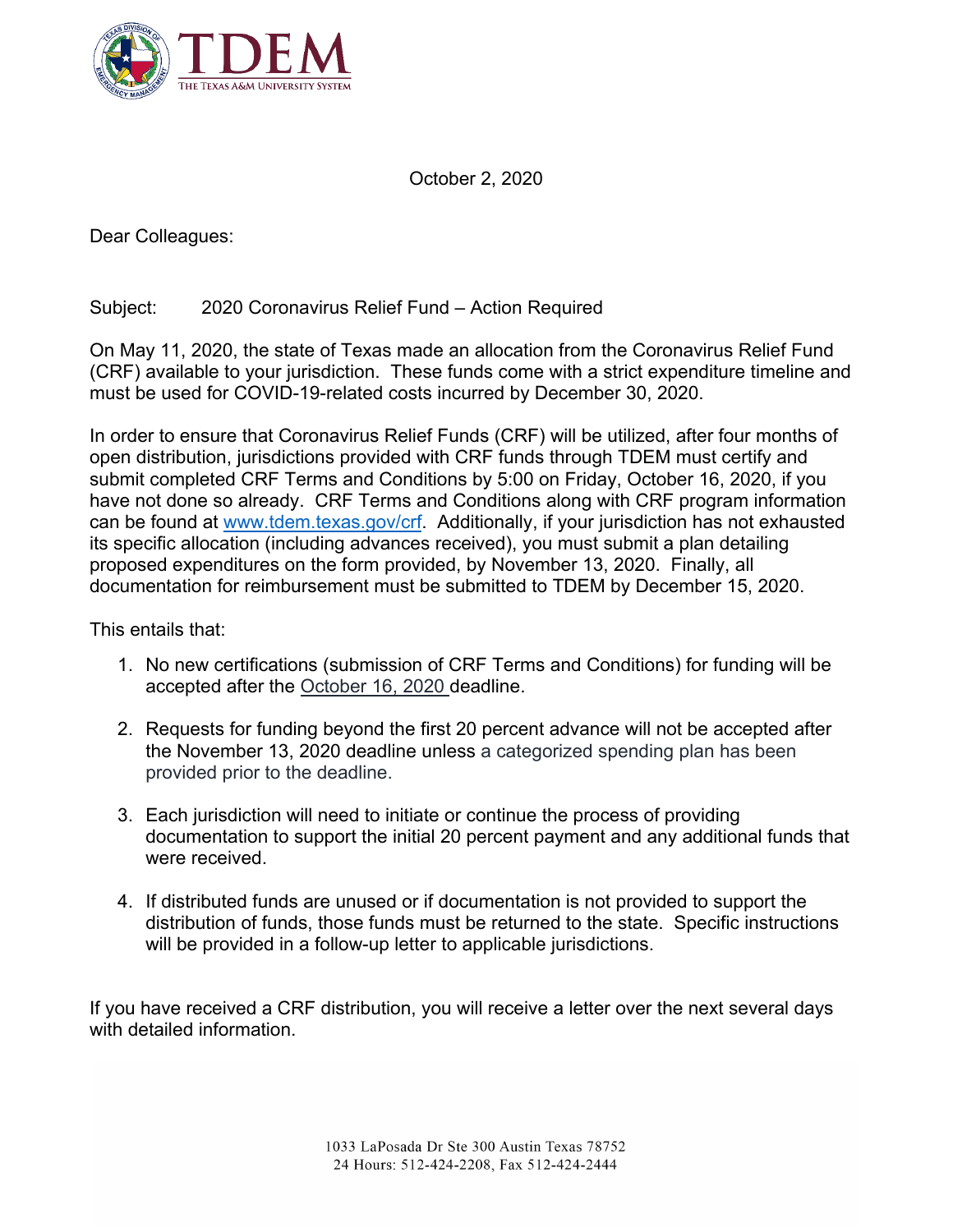If you have any questions, please contact your TDEM Regional Recovery and Mitigation Unit Chief.

Thank you,

W. Nim Kidd, MPA, CEM® Chief – Texas Division of Emergency Management Vice Chancellor for Disaster and Emergency Services The Texas A&M University System

Attachment:

1. CRF Spending Plan Form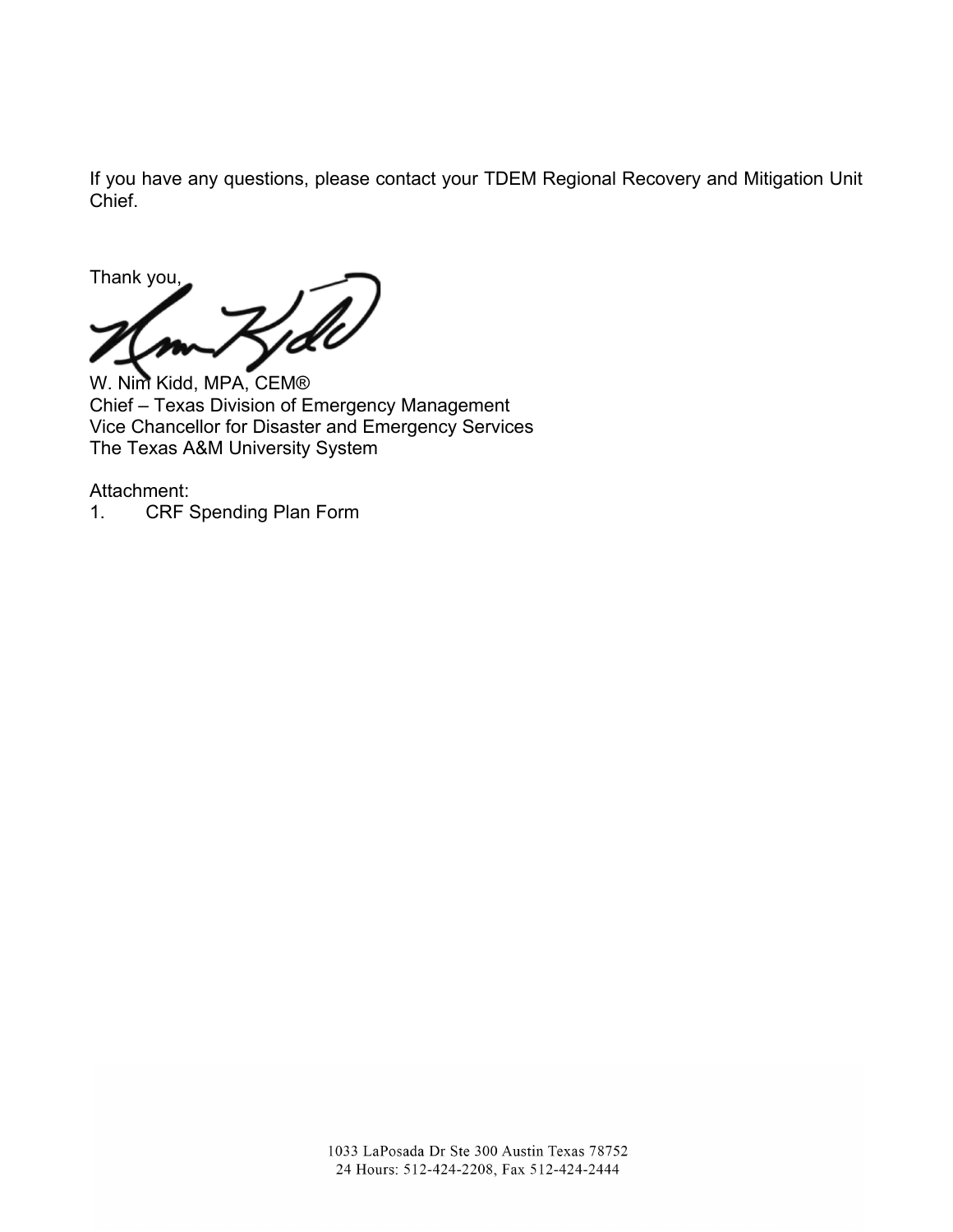## **CRF Spending Plan Form**

**Must be received by November 13, 2020**

| <b>Jurisdiction Name:</b>         |  |
|-----------------------------------|--|
| <b>Jurisdiction Contact Name:</b> |  |
| <b>Contact Email:</b>             |  |
| <b>Contact Phone:</b>             |  |

## **Directions:**

Identify anticipated costs in each of the applicable categories below. 75% of total expenditures must be in Categories 1, 2, and 3. For further information on the CRF program including eligible costs, please view the TDEM CRF Webpage at [www.tdem.texas/crf](http://www.tdem.texas/crf)

| Category 1: Medical Expenses        |                       |              |
|-------------------------------------|-----------------------|--------------|
| <b>Item Description</b>             | Expenditure<br>Amount | <b>Notes</b> |
|                                     |                       |              |
|                                     |                       |              |
|                                     |                       |              |
| <b>Total Expenditure Category 1</b> |                       |              |

| Category 2: Public Health Expenses  |                       |              |
|-------------------------------------|-----------------------|--------------|
| <b>Item Description</b>             | Expenditure<br>Amount | <b>Notes</b> |
|                                     |                       |              |
|                                     |                       |              |
|                                     |                       |              |
| <b>Total Expenditure Category 2</b> |                       |              |

| Category 3: Payroll Expenses        |                       |              |  |
|-------------------------------------|-----------------------|--------------|--|
| <b>Item Description</b>             | Expenditure<br>Amount | <b>Notes</b> |  |
|                                     |                       |              |  |
|                                     |                       |              |  |
|                                     |                       |              |  |
| <b>Total Expenditure Category 3</b> |                       |              |  |